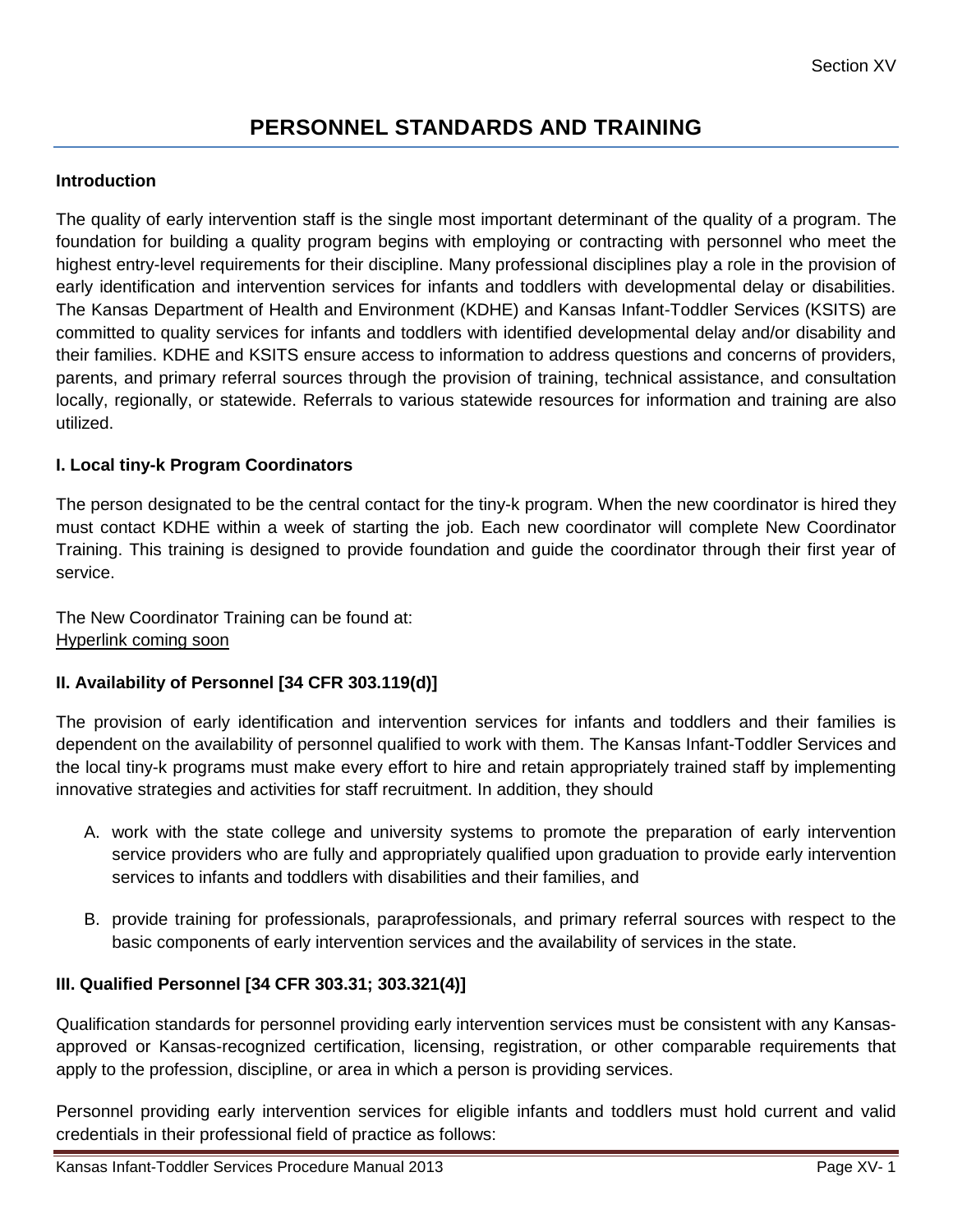- A. *Audiologists* must be licensed by the Kansas Department for Aging and Disability Services.
- B. *Marriage and Family Therapists* shall be licensed by the Kansas Behavioral Sciences Regulatory Board.
- C. *Nurses* must be licensed as registered professional nurses by the Kansas Board of Nursing.
- D. Each *Nutritionist* shall be a dietician licensed by the Kansas Department for Aging and Disability Services [34 CFR 303.31; 303.13(c)].
- E. *Occupational Therapists* must be registered by the Kansas Board of Healing Arts.
- F. *Orientation and mobility specialists* must be credentialed by meeting standards established by the Association for Education and Rehabilitation of Blind and Visually Impaired, Association of Orientation and Mobility Specialists, Certified Orientation and Mobility Specialists.
- G. Each *physician*, including each *pediatrician*, shall be licensed by the Kansas Board of Healing Arts and board certified in the specialty area.
- H. *Physical Therapists* shall be licensed by the Kansas Board of Healing Arts.
- I. Each *Psychologist* must be licensed by the Kansas Behavioral Sciences Regulatory Board or licensed as a school psychologist by the Kansas State Board of Education.
- J. *Social workers* must hold a current and valid license issued by the Behavioral Sciences Regulatory Board, at the Licensed Bachelor Social Worker (LBSW), Licensed Master Social Worker (LMSW), Licensed Specialist Clinical Social Worker (LSCSW), or Temporary Licensed Master's Social Worker (TLMSW or LMSWT) level.
- K. Each *special educator* and each *special instruction provider* shall be licensed by the Kansas State Board of Education in Early Childhood Special Education or Early Childhood Unified Education.
- L. *Speech-Language Pathologists* must be licensed by the Kansas Department for Aging and Disability Services.
- M. Each *Teacher of the Hearing Impaired* shall be licensed as a teacher of the hearing impaired by the Kansas State Board of Education.
- N. Each *Teacher of the Blind and Visually Impaired* shall be licensed as a teacher of the blind and the visually impaired by the Kansas State Board of Education.
- O. *Paraprofessionals* in the local tiny-k programs providing early intervention support must meet the requirements set forth by the Kansas State Board of Education.
- *P.* The *Family Service Coordinator (FSC)* shall
	- 1) have a bachelor's degree in education, health studies, nutrition, social welfare, or the human services field. Additionally, each individual working as a family service coordinator with a local tiny-k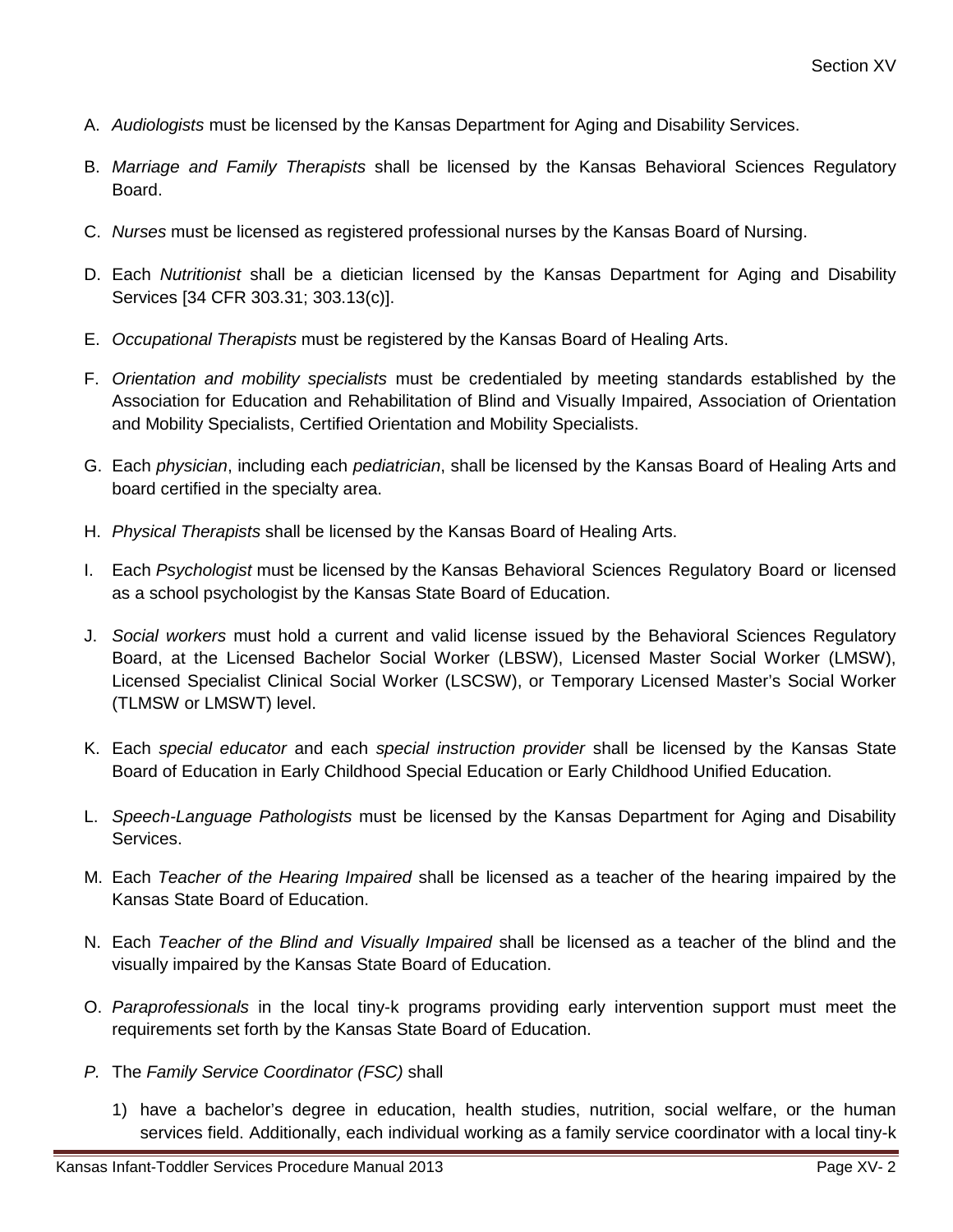program before June 1, 2013 will be grandfather and viewed as meeting requirements.

- 2) have experience in early childhood development,
- 3) have successfully completed the Introduction to Family Service Coordination training within three months of assuming their role,

The FSC Training Plan can be found at: [http://www.ksits.org/download/Family\\_Service\\_Coordination\\_Training\\_Plan.doc](http://www.ksits.org/download/Family_Service_Coordination_Training_Plan.doc)

- 4) complete 8 hours of in-service training annually that is related to family service coordination,
- 5) participate annually in state or locally sponsored early intervention training to ensure efficiency of the program, services, rules, regulations, policies, and procedures set forth by the Kansas Infant-Toddler Services,
- 6) have demonstrated knowledge and understanding about the nature and scope of medical, social, educational and other services which are accessed by eligible infants and toddlers and their families, and
- *7)* be selected from the profession most immediately relevant to the child's or family's needs (or otherwise be qualified to carry out all applicable responsibilities).

#### **IV. Continuing Education for Credentialed Professionals and Paraprofessionals**

Continuing education experience is required to maintain current license, registration, or certification for personnel providing early intervention services.

- A. Continuing education experience must include discipline or cross-discipline offerings when the offerings are clearly related to the enhancement of the practice, value, skills, and knowledge of working with children with special needs, from birth through age three, and their families.
	- 1) The content of the continuing education training must focus on young children with disabilities, with developmental delay, or with at-risk conditions, and their families. More specifically, the content shall include a focus on
		- a) young children: birth through three. This age range supports the perception of seamless services between Part C and Part B programs; or
		- b) young children with developmental delay, with a disability, or are at risk for developmental delay; or
		- c) services/intervention techniques/special strategies for working with young children and their families; or
		- d) special materials and equipment relevant to the special needs of infants and toddlers eligible for Part C of IDEA; or
		- e) other relevant resources to meet the needs of infants and toddlers and their families.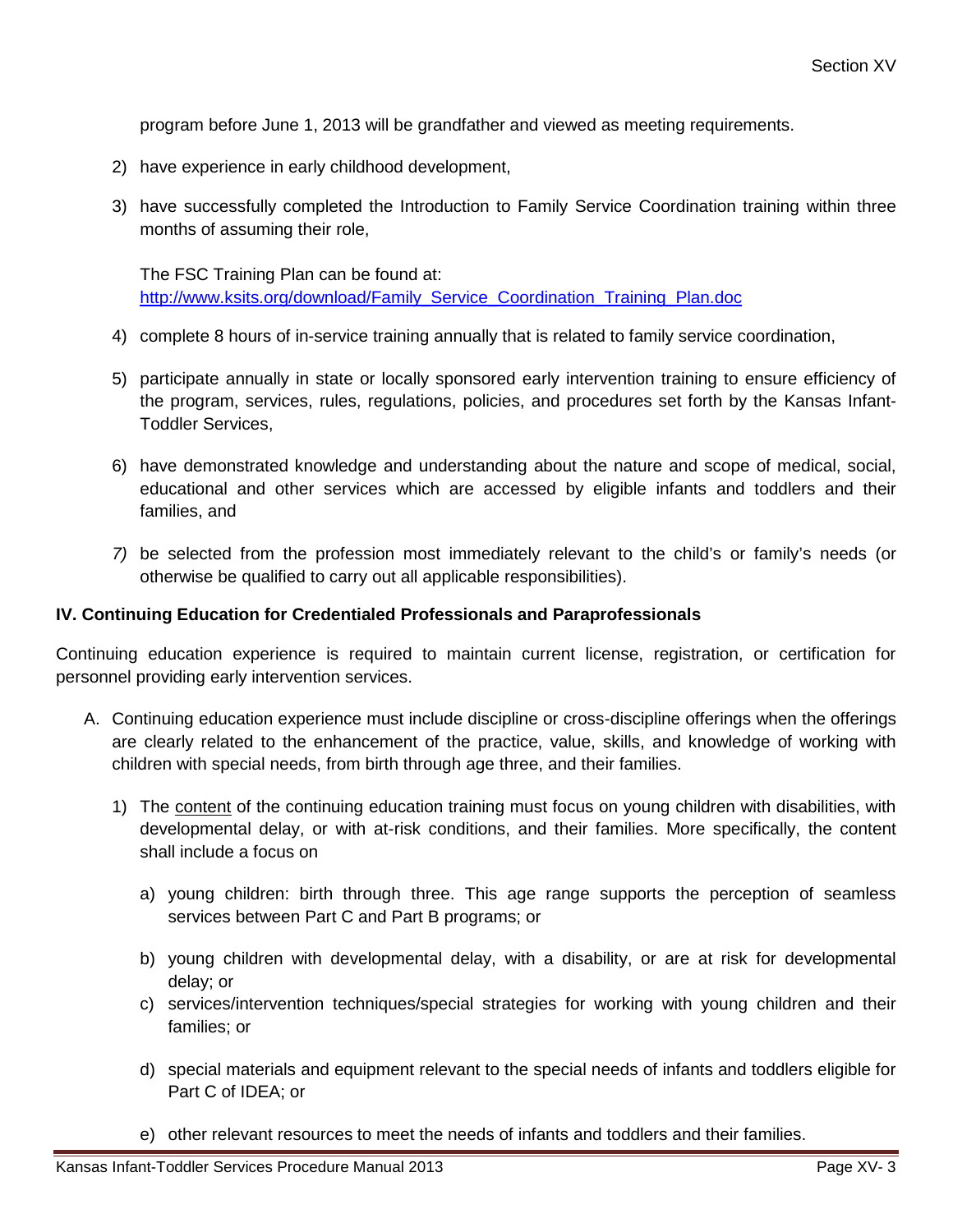- B. Where continuing education is a requirement for license, certification, or registration renewal, a minimum of one third of the required number of credits, units, points, or hours shall focus on the content noted in Paragraph A-1 above. **Exception:** one third of the required continuing education hours for **early childhood special educators** shall be relevant to children with special needs, from birth through age 2, and their families.
- C. Where there is no continuing education requirement for professional credential renewal, 24 continuing education hours over a 3-year period shall be required which will focus on the content described in Paragraph A-1 above.

# **V. Personnel Qualifications for State Categorical Aid Reimbursement**

Information about state categorical aid reimbursement may be found in the *KSDE Special Education Reimbursement Guide* at<http://www.ksde.org/Default.aspx?tabid=2583> (updated annually).

# **VI. System of Personnel Development [34 CFR 303.118]**

The Kansas Department of Health and Environment (KDHE) and Kansas Infant-Toddler Services (KSITS) are committed to quality services for infants and toddlers with identified developmental delay and/or disability and their families. Recognizing the need for comprehensive and on-going training related to the complexities of the early intervention system, KDHE and KSITS ensure access to information to address questions and concerns of providers, parents, and primary referral sources through the provision of technical assistance, training, and consultation. Lead agency personnel are available to make visits to local tiny-k programs, confer by phone, arrange conference calls, and provide written information in response to concerns and requests. KSITS also contracts with other consultants and programs at the state and national level for additional training and technical assistance.

A. Office of Special Education Programs (OSEP) Required Training

Training should be available to all individuals involved in the referral, identification, intervention, and transition of an infant or toddler with disabilities and his family. This includes the parents, paraprofessionals, and the primary referral source. This comprehensive system of personnel development must include the following training:

- 1) Basic components of early intervention services (EIS) available in Kansas;
- 2) Implementation of innovative strategies and activities for the recruitment and retention of EIS providers;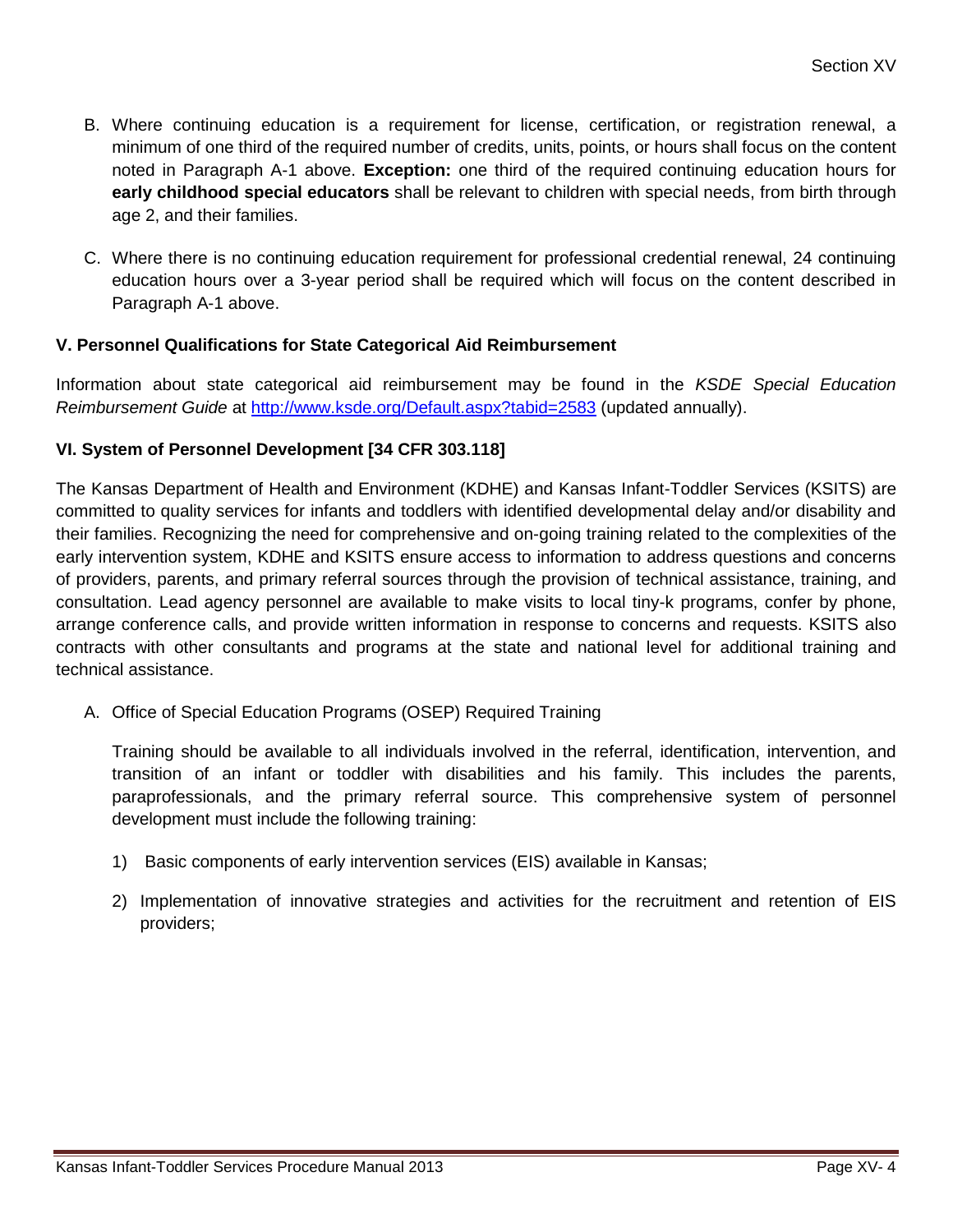- 3) Promoting the preparation of EIS providers who are fully and appropriately qualified to provide EIS; and
- 4) Coordinating transition for infants and toddlers and their families from local tiny-k programs to another program, e.g., Part B, Head Start, Early Head Start, or another appropriate program.
- B. Kansas Programs Related to a Comprehensive System of Professional Development

The following list is not comprehensive. As needs are identified, additional professional development activities are created.

1) Kansas Inservice Training System (KITS)

KITS is a program of the Kansas University Center on Developmental Disabilities at Parsons and is supported through funding from the Kansas Infant-Toddler Services at KDHE and the Kansas State Department of Education.

The KITS project is designed to provide a training and resource system through collaborative training and technical assistance activities on a comprehensive statewide basis. Additionally, parents, staff of agencies collaborating with these local tiny-k programs, and referral sources are afforded the opportunity to be involved in all activities associated with the project. The comprehensive system is realized through four identified system components of collaboration: linkages, information services, training, and technical assistance.

Additional information related to the Kansas Infant-Toddler Services professional development opportunities as well as updated information on KITS trainings and other trainings of relevance to local tiny-k programs can be found on the KITS Collaborative Training Calendar on their website at [http://www.kskits.org/training/.](http://www.kskits.org/training/)

2) Regional and Statewide Meetings

Regional and statewide early intervention meetings are conducted by the Kansas Infant-Toddler Services to provide a regular and ongoing means of technical assistance and training to local programs. These meetings may take place face-to-face, by phone conference, or by webinar. A representative of each local tiny-k program is expected to attend.

3) Kansas Resource Guide

This resource guide is a toll-free help line and web site available to families, providers, referral sources, and others to provide information concerning resources, or to refer calls to a person who can provide the necessary information. At 1-800-332-6262 (V/TDD), it is answered from 8 AM to 5 PM, Monday through Friday on regularly scheduled work days. An expanded listing and range of services available in Kansas is available at [http://www.ksresourceguide.org/.](http://www.ksresourceguide.org/) It provides links to preventive, diagnostic, and community resources for Kansans with and without a disability. An email address to post questions is also available at: [ksresourceguide@kdheks.gov](mailto:ksresourceguide@kdheks.gov)